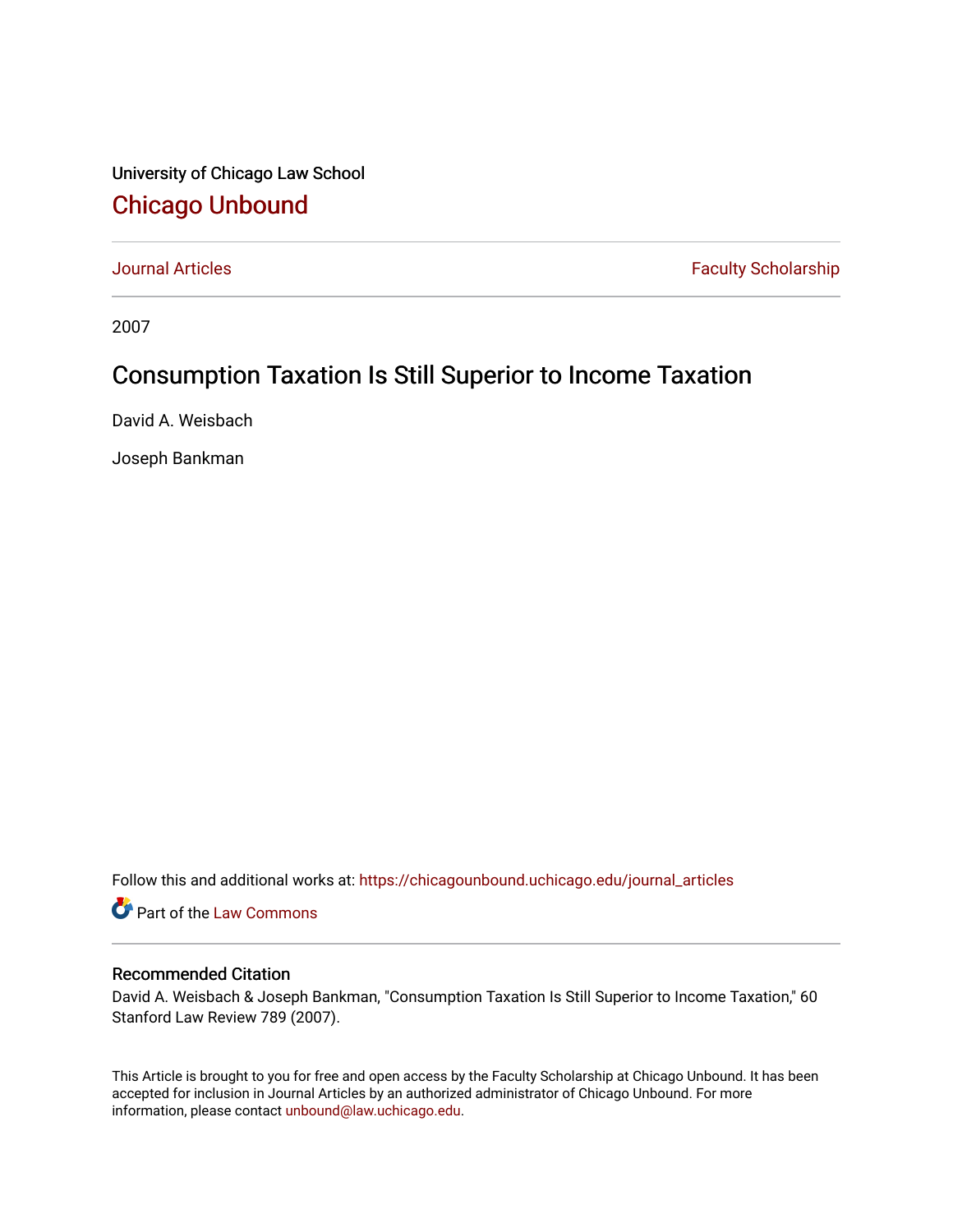# **REPLY**

# **CONSUMPTION TAXATION IS STILL SUPERIOR TO INCOME TAXATION**

Joseph Bankman\* **&** David Weisbach\*\*

| I. OUR ANALYSIS IN THE SUPERIORITY OF AN IDEAL CONSUMPTION TAX 791 |  |
|--------------------------------------------------------------------|--|
|                                                                    |  |
|                                                                    |  |
|                                                                    |  |
|                                                                    |  |
|                                                                    |  |
|                                                                    |  |
|                                                                    |  |
|                                                                    |  |
|                                                                    |  |
|                                                                    |  |

#### **INTRODUCTION**

We appreciate the opportunity to comment on Dan Shaviro's important piece on how the permanent income hypothesis relates to tax policy.<sup>1</sup> In this piece, Shaviro points out that the arguments in favor of a consumption tax on the one hand, and income averaging on the other, raise significantly related issues. As far as we know, Shaviro is the first person writing in the legal literature to make this connection, and his insightful work is sure to inspire further explorations of the issue.<sup>2</sup>

<sup>\*</sup> Ralph M. Parsons Professor of Law & Business, Stanford Law School.

<sup>\*\*</sup> Walter J. Blum Professor and Kearney Director, Program in Law and Economics, The University of Chicago Law School.

<sup>1.</sup> Daniel Shaviro, *Beyond the Pro-Consumption Tax Consensus,* 60 STAN. L. REV. 745 (2007).

*<sup>2.</sup> See also* Mitch Engler, Tax Neutrality, Vickrey Averaging, and Income Versus Consumption Taxation 33-36 (Apr. 5, 2007) (unpublished manuscript), *available at* http://www.law.nyu.edu/colloquia/taxpolicy/papers/07/Mitch\_Engler\_Tax\_Neutrality.pdf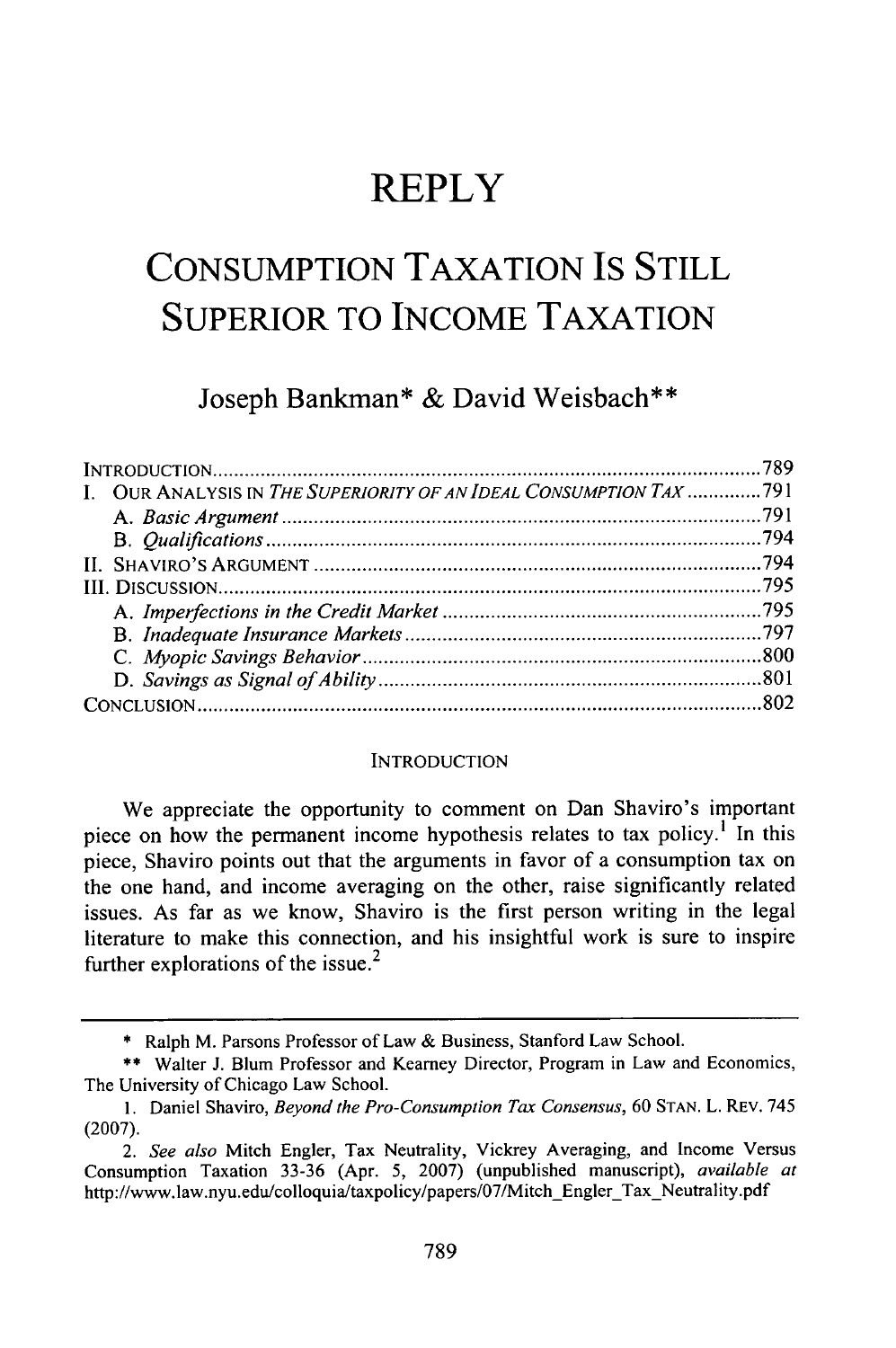Shaviro's basic claim is that the permanent income hypothesis is a central underpinning of both the arguments for income averaging and consumption taxation. Market or rationality imperfections that limit the permanent income hypothesis similarly weaken the case for income averaging and consumption taxation. In particular, Shaviro raises a number of important complexities regarding the choice between an income tax and a consumption tax that are related to how capital markets work and how individuals choose their consumption patterns. He claims that these complexities make the efficiency and distributional case for a consumption tax sufficiently nuanced and dependent on empirical assumptions that the choice of tax base is better made on administrative grounds. On administrative grounds, however, Shaviro strongly prefers a consumption tax, notwithstanding the title of his article.

We agree with three of the central points of Shaviro's argument: that more complex models of behavior are likely to weaken the strong conclusions one gets from simple models; that administrative concerns may well be dominant; and that a consumption tax remains the preferred tax base. Like Professor Shaviro, we think that additional research into administering consumption taxes should be given a high priority.

The fact that we are in broad agreement on these issues may surprise readers of his article. Shaviro writes that his analysis "refute[s] the conclusion of a recent leading article," and it is our article he cites. $3$  The structure of his article is to cite our article for its presentation of the core argument in favor of a consumption tax, and then to critically discuss the assumptions on which that argument relies. The implication is that our article ignores these assumptions. In fact, the bulk of our article is devoted not to presenting the core argument in favor of a consumption tax, but to critically discussing the assumptions on which it relies. We discussed in detail no less than ten such assumptions and we concluded that "a complete, optimal tax analysis could produce exotic taxes that look like neither a pure consumption tax nor a pure income tax.<sup> $4$ </sup> This conclusion is similar to the conclusion reached by Professor Shaviro.

In other respects, however, our papers and analyses differ. Shaviro's primary goal is to show the connections between the permanent income hypothesis, income averaging, and the consumption tax debate. A secondary goal is to show the divergence between an ideal welfarist tax and a consumption (or income) tax. Flaws in the consumption (or income) tax matter to him even if they don't clearly alter the relative merits of the consumption tax over the income tax.

<sup>(</sup>exploring the related issues raised by income averaging and consumption taxation).

<sup>3.</sup> Shaviro, *supra* note 1, at 750 **n.18,** *referring to* Joseph Bankman & David A. Weisbach, *The Superiority of an Ideal Consumption Tax over an Ideal Income Tax,* 58 STAN. L. REv. 1413 (2006).

<sup>4.</sup> Bankman & Weisbach, *supra* note 3, at 1416.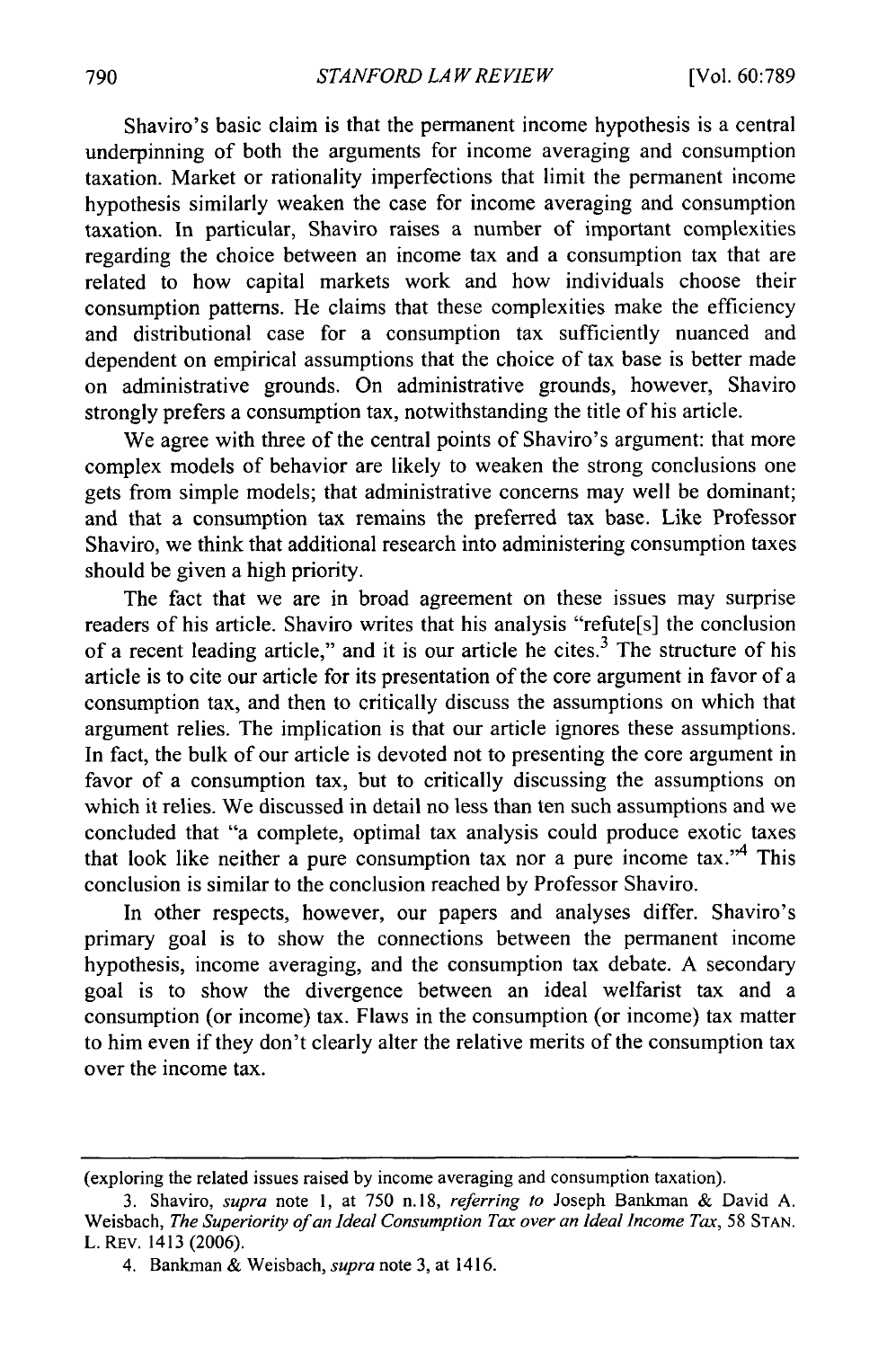Our paper focuses on the choice between an income tax and a consumption tax. We focus on this choice, rather than the possibility of exotic taxes suggested by some of the optimal tax literature, for two reasons. First, these are the two leading tax bases, and real world reforms will be aimed at moving the tax system toward one of those two bases. Second, relatively simple and transparent taxes reduce political economy problems, such as rent seeking, that more complex taxes create.

While we agree with Shaviro that the study of administrative and compliance costs is vital, we believe that analysis of the efficiency and distributional effects of the two ideal systems remains relevant. The reason for this is that we cannot measure the benefits of administrative and compliance cost savings without a reference point. For example, if a consumption tax is easier to implement, we need to know if an income tax is otherwise desirable to be able to determine whether the administrative savings are worth the costs in using the less preferred base.

Our two papers also differ in their evaluation of the simplifying assumptions made in the base case for a consumption tax. We conclude that, even once one examines these assumptions, including the assumptions that Shaviro finds most questionable, a consumption tax is superior to an income tax. Shaviro does not take a position on that issue.

#### I. OUR ANALYSIS IN *THE SUPERIORITY OF AN IDEAL CONSUMPTION TAx*

#### *A. Basic Argument*

Whether the tax system ought to be built around an income or a consumption tax has been a primary—some would say *the* primary—issue in tax policy for many years. Both tax bases have some attractive features. However, most scholars (including Professor Shaviro) believe that a consumption tax would be easier to implement and superior in that respect. Support for an income tax, therefore, is generally based on the belief that an income tax is fairer or (less frequently argued) more efficient than a consumption tax. Our article focuses on (and rejects) the fairness and efficiency arguments made in support of an income tax.

We begin by assuming that individuals in society vary along one or more dimensions, and in particular, in their ability to earn. The government wants to redistribute toward those with low ability to earn for some reason, whether it is declining marginal utility of income or an aversion to inequality. Unfortunately, it cannot directly observe ability, so it must rely on signals such as income or consumption. If it taxes high incomes at too high a rate, individuals will choose to work less, thereby reducing the government's ability to redistribute. The complicated balancing between redistribution and working less was analyzed in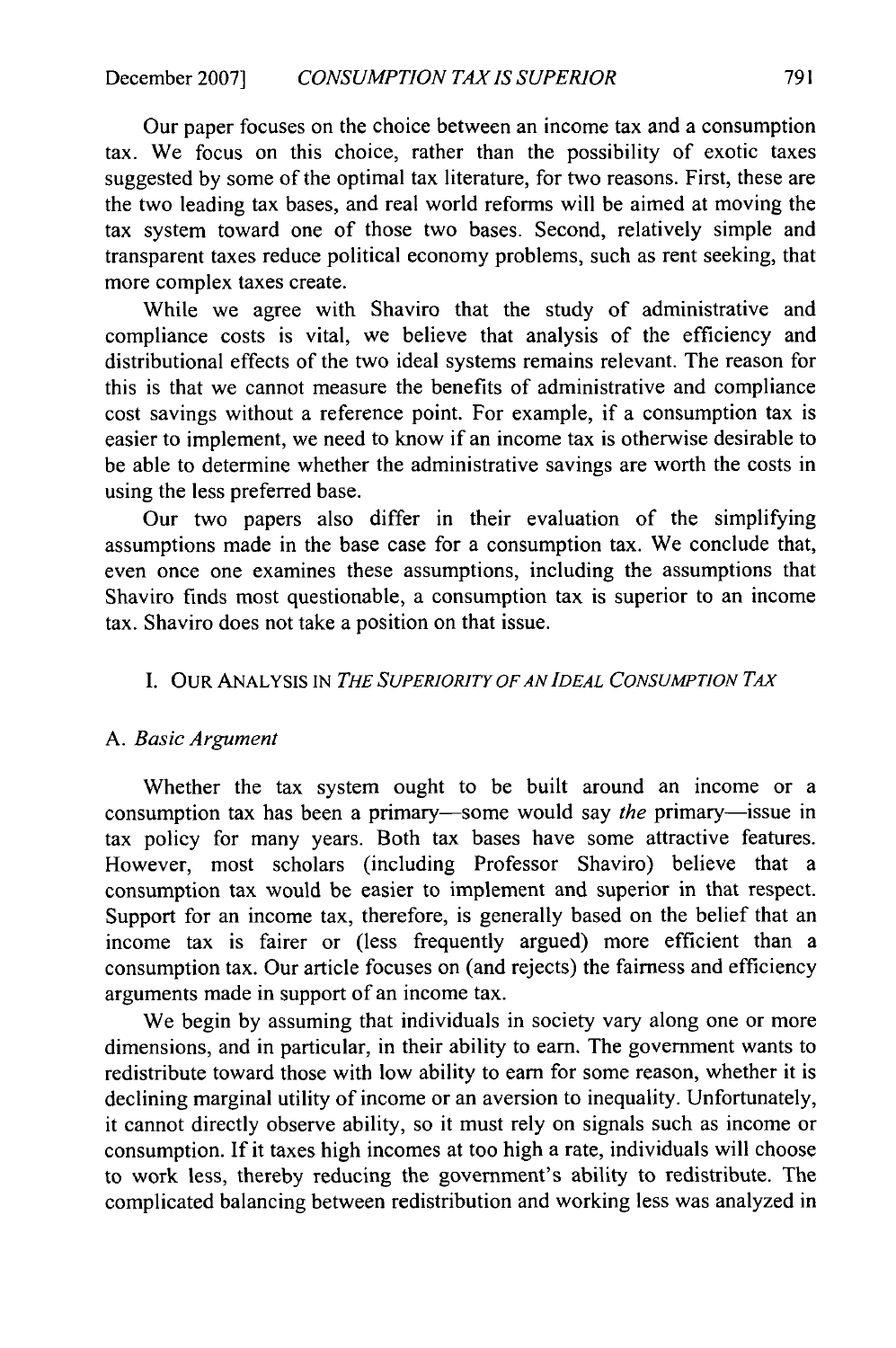detail in James Mirrlees's work on optimal taxation.<sup>5</sup>

Mirrlees imagined that individuals varied by their ability to earneffectively their wage rate—and that the government imposed a tax only on labor income. Would a tax on savings help in such a system? The answergiven by Atkinson and Stiglitz in 1976 and further developed by Louis Kaplow in recent years-is no.<sup>6</sup> The reason is that anything we can achieve with a tax on savings can be achieved better by an adjustment to the rate schedule to the tax on labor income.

Consider the following illustration, previously set forth by one of the authors:

[S]uppose that there is a 20 percent income tax. Suppose also that an individual earns \$250 before taxes, pays a \$50 tax on his labor income, and is left with \$200 to spend. Finally, suppose that the individual spends \$100 today and saves \$100 for his retirement in 25 years. The annual interest rate on savings is 5 percent.

Under the income tax, as normally conceived, the tax on capital income reduces the return on the savings by the tax rate, here from 5 percent to 4 percent. Thus, with no taxes on savings, the individual in retirement would have the future value of \$100 at 5 percent, or roughly \$340 to spend. With taxes, the individual earns only 4 percent and his future consumption is reduced to about \$270. The reduction in future consumption from \$340 to \$270 is like a 20 percent excise tax on that future consumption.

Suppose that instead of the conventional income tax, we impose a tax on labor income at 29 percent, a subsidy of 12 percent for current consumption, and a 12 percent tax on future consumption. Under this tax, the individual has after-tax wages of approximately \$180. If he spends half this amount, \$90, and receives the 12 percent subsidy, he can spend \$100 today as before. He saves the other half of his after-wage-tax earnings and must pay the additional 12 percent tax on savings. This leaves him with about \$80, which grows at the pretax interest rate to the same \$270 **....** If the individual would choose this pattern under the usual income tax, he could also choose this pattern under the [restated] tax. $'$ 

The wage or labor income tax in this example (without the subsidy for spending and the tax on saving) is the implicit tax on labor income imposed by the nominal rate under the income tax. We know that the actual tax imposed on labor income by an income tax is higher than the nominal rate because the tax reduces the benefit of working by more than the nominal rate. The reason is

*<sup>5.</sup> See, e.g.,* **J.A.** Mirrlees, *An Exploration in the Theory of Optimum Income Taxation,* 38 REv. ECON. STUD. 175 (1971).

<sup>6.</sup> A.B. Atkinson & J.E. Stiglitz, *The Design of Tax Structure: Direct Versus Indirect Taxation,* 6 J. PuB. ECON. 55 (1976); Louis Kaplow, *On the Undesirabitility of Commodity Taxation Even When Income Taxation Is Not Optimal,* 90 J. PuB. ECON. 1235 (2006).

<sup>7.</sup> David Weisbach, Comment, *in* TAXING CAPITAL INCOME 143, 145 (Henry **J.** Aaron et al. eds., 2007) (footnote omitted). The numbers in the text reflect very crude rounding to simplify the presentation.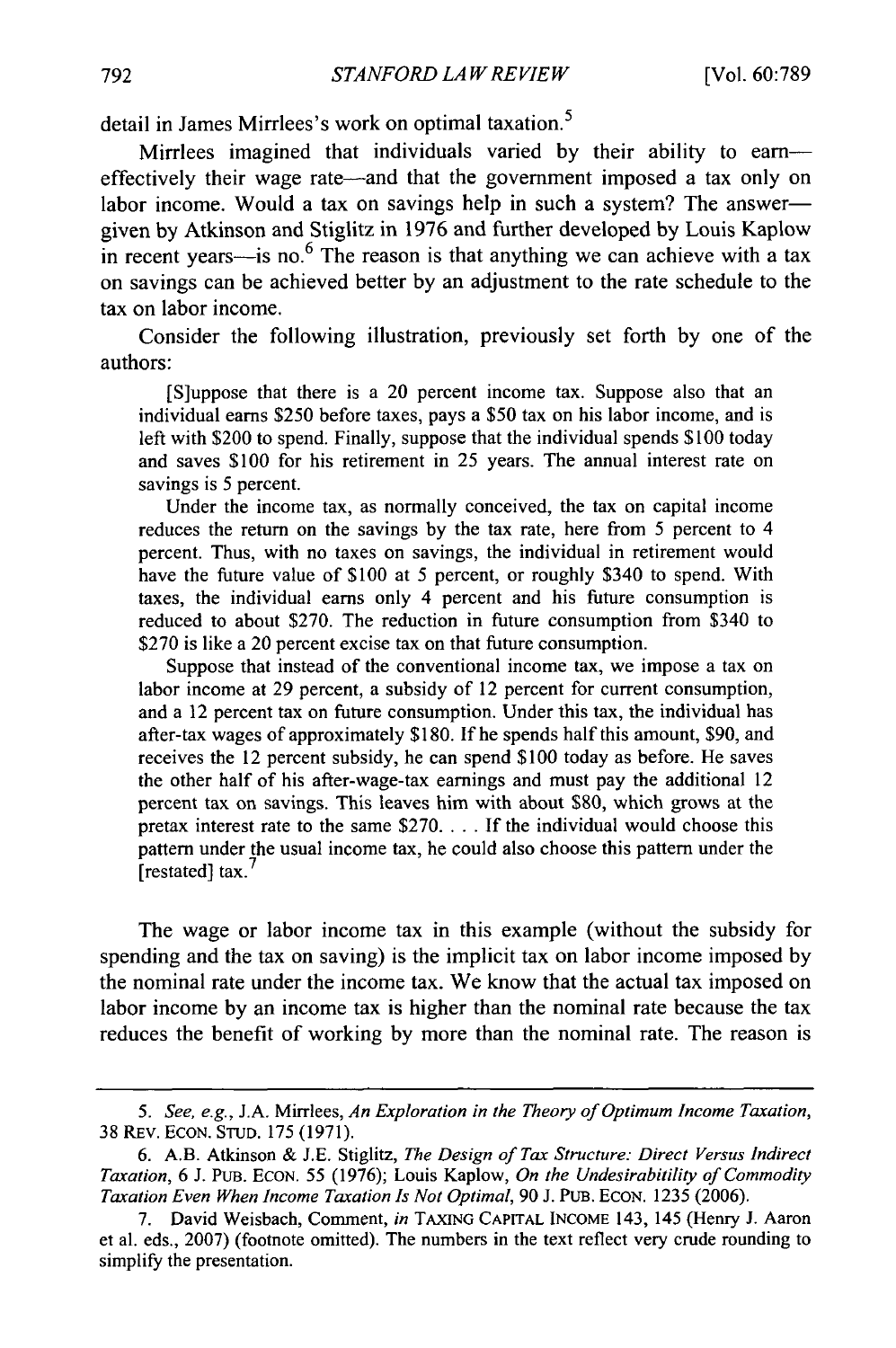that it also reduces one of the benefits of working: future consumption. An hour of work brings both less immediate benefit due to the explicit labor portion of the tax and also less of one of the items one might want with one's wages: future consumption. To find the implicit rate on labor income, we find the rate where the set of taxes and subsidies on consumption choices is zero. At this point, we have captured the full effect of the tax on the benefits of working. With the numbers in the example, this rate is 29%. The restated tax simply makes this implicit tax explicit.

Compare the 29% wage tax to the income tax. By construction, they both impose the same tax on labor income. Therefore, labor effort and the labor/leisure distortion will be the same under the two taxes. This also means that both taxes raise the same revenue from wages. The income tax, however, has the offsetting tax and subsidy. This combination produces no additional revenue but distorts savings decisions. 8 The wage tax eliminates this distortion. Leaving aside possible second-best issues discussed in our article, the wage tax is, therefore, superior for this individual. The individual has the same distortion in work effort and government revenues are the same, but the individual is able to make less distorted savings decisions.

The restated tax in this example was a tax on labor income. As is well known and illustrated in our article, however, a tax on labor income is equivalent to a consumption tax. Therefore, not only is the 29% wage tax the better choice in this example, but so is an equivalent consumption tax. A consumption tax at the right rate makes this individual better off and nobody worse off.

The analysis above concerned only a single individual and, therefore, did not take into account distributional effects. We can, however, perform the same normalization within each wage class, making the implicit tax on labor income explicit. Those with higher wage income are likely to save more. The implicit tax on labor income in an income tax, therefore, will be relatively higher for high wage classes, which means that the explicit tax rate on labor income will be correspondingly higher for these classes.

For example, the implicit tax rate in the example discussed above was 29% because of the enormously high 50% savings rate. If the individual earned less and saved less—say he saved 5% of after-tax earnings—the implicit tax on labor income would be 21%. We can find the implicit tax rate on labor within each wage or income class. If the rich tend to save more than the poor, the procedure will produce a higher explicit labor tax rate on the rich than on the poor.

We can then compare an income tax with a wage or consumption tax that uses the implicit rates on labor income created by the income tax. For the same reasons that applied to the single-individual example, for each income class,

<sup>8.</sup> The distortion of savings makes labor income less valuable (because its use to fund future consumption is hobbled), and in that way the tax/subsidy distorts labor effort as well.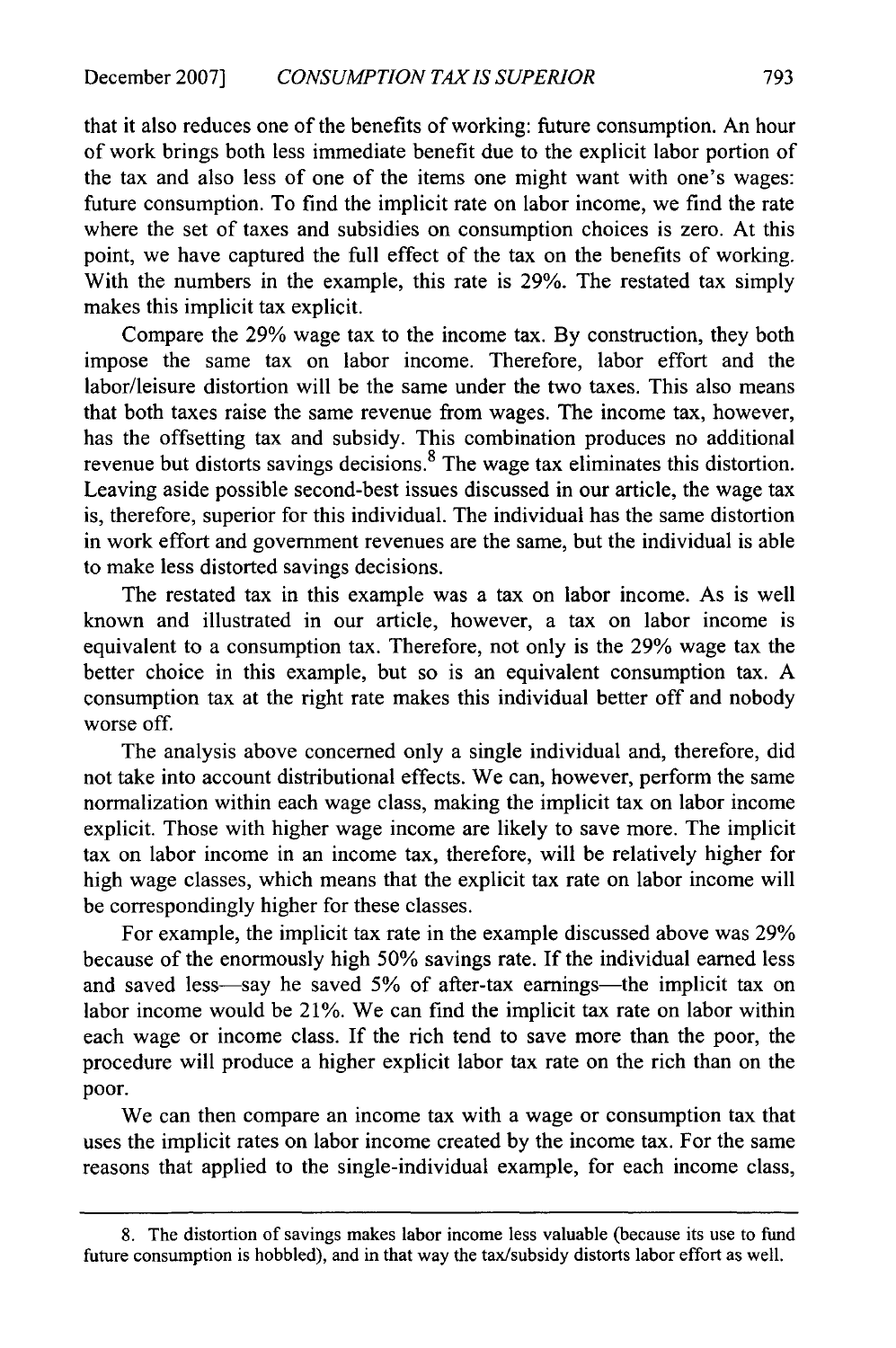individuals in that class would be better off facing a consumption tax at the implicit rate than facing the income tax. If we replace the income tax with a consumption tax using these rates, therefore, individuals in each class-poor, middle, rich, and filthy rich-would be better off. Distributional concerns would be entirely resolved, and efficiency improved. That is, we can view the choice between an income tax and a consumption tax as merely the choice of whether to impose residual, revenue- and distribution-neutral subsidies for spending and taxes on savings. Imposing this residual tax is highly unlikely to be desirable both because we tend not to want to interfere with consumption choices and because of all the choices to interfere with, encouraging spending and penalizing savings seems like a bad one. For this reason, and in addition to administrative cost concerns, an ideal consumption tax is superior to an ideal income tax.

#### *B. Qualifications*

Like all models, the Atkinson and Stiglitz model rests on a number of simplifying assumptions. In our article, we discuss the effect of varying those assumptions by allowing for (1) risk; (2) economic rents (supernormal profits); (3) graduated rates on capital income; (4) the presence of wealth prior to the introduction of a consumption tax; (5) inheritances; (6) savings heterogeneity; (7) myopic savings behavior; (8) imputed income from capital; (9) complementarity between leisure and some forms of consumption; and (10) savings as an indicator good that signals ability.<sup>9</sup> All of these factors complicate the analysis. If tax administration were costless, some of these factors (such as the complementarity between consumption and leisure or indicator goods) would produce tax systems that look nothing like either an income or a consumption tax. We conclude, however, that given current constraints on information and administration, none of the factors substantially alters our conclusion that a pure consumption tax is superior to a pure income tax, and many make the case for a consumption tax stronger.

#### II. SHAVIRO'S ARGUMENT

Shaviro draws a connection between the permanent income hypothesis, income averaging, and consumption taxation. The permanent income hypothesis, in its most general form, simply states that individuals borrow and lend across time periods to maximize their utility based not on their current income but on their expected future income.<sup>10</sup> For example, one might imagine

*<sup>9.</sup> See* Bankman & Weisbach, *supra* note 3.

<sup>10.</sup> **MILTON** FRIEDMAN, A THEORY OF THE CONSUMPTION FUNCTION (1957); Robert **E.** Hall, *Stochastic Implications of the Life Cycle-Permanent Income Hypothesis: Theory and Evidence,* 86 J. POL. ECON. 971 (1978); Franco Modigliani & Richard Brumberg, *Utility* Analysis and the Consumption Function: An Interpretation of Cross-Section Data, in POST-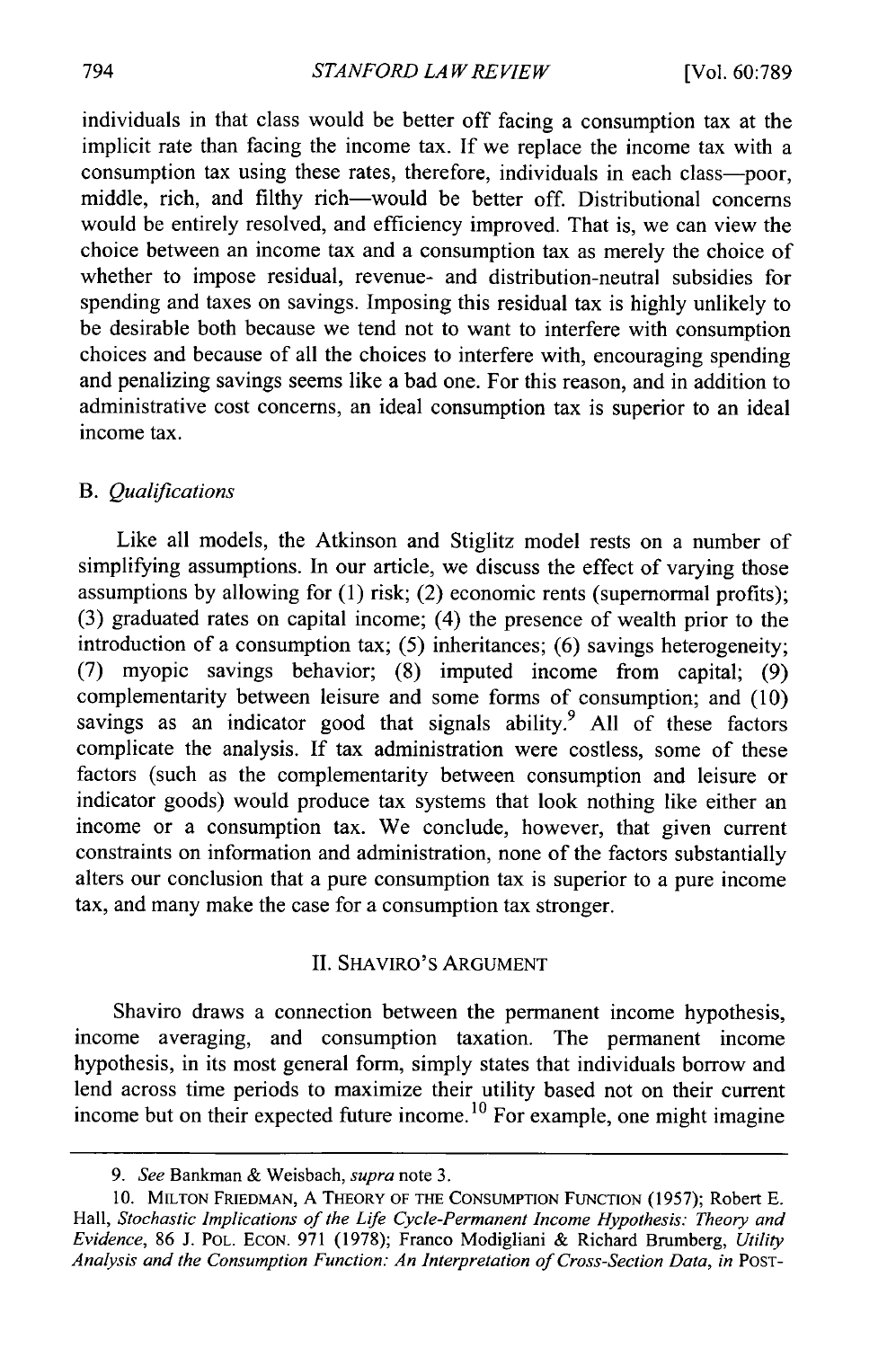that to the extent people can, they would equalize marginal utility across periods.

Income averaging attempts to equalize tax rates across periods so that one's rate is based on overall lifetime (or averaging period) income or consumption. Someone with level consumption and someone with variable consumption that has the same overall present value as the level consumption would both pay the same tax under an averaging system.

A consumption tax, Shaviro argues, relies on the same arguments. Suppose Bob and Jane each earn \$100 today, and Bob consumes it all while Jane saves it until next year and consumes \$110. A consumption tax treats them the same in the sense that it imposes the same present value tax on each. To be relevantly the same, Shaviro argues, we have to believe that Bob and Jane's decisions regarding when to consume maximize their well-being, which Shaviro argues means that they follow some version of the permanent income hypothesis.

Shaviro argues that the assumptions underlying the permanent income hypothesis-and by extension, the assumptions underlying the case for income averaging or a consumption tax—are shaky. Market imperfections in the credit or insurance markets may prevent individuals from maximizing utility across periods or may otherwise make income averaging or a consumption tax less desirable. Utility maximization may be thwarted by myopia and, finally, savings may serve as a signal of utility that again makes both income averaging and a consumption tax less desirable. Two of these four arguments-that taxpayers may be myopic and that savings may signal ability—were among the ten complexities we discussed in our article. We did not discuss the implications of failures in the credit or insurance markets. We consider each of Shaviro's arguments below. Before we begin this discussion, however, we should note that the vast majority of Shaviro's paper focuses on income averaging. Neither of us has, as of yet, thought seriously about how the permanent income hypothesis affects the case for income averaging beyond reading Shaviro's paper. We do not address it here. Instead, we focus on Shaviro's arguments concerning consumption taxation.

#### III. DISCUSSION

### *A. Imperfections in the Credit Market*

Shaviro begins by discussing the implications of credit market imperfections. He gives the example of Caleb and Diana with the same lifetime consumption except that Caleb has level income while Diana has back-loaded earnings. If Diana cannot borrow against future earnings when she is young because of problems with capital markets, her lifetime welfare might be lower notwithstanding equal lifetime earnings. She cannot smooth her consumption,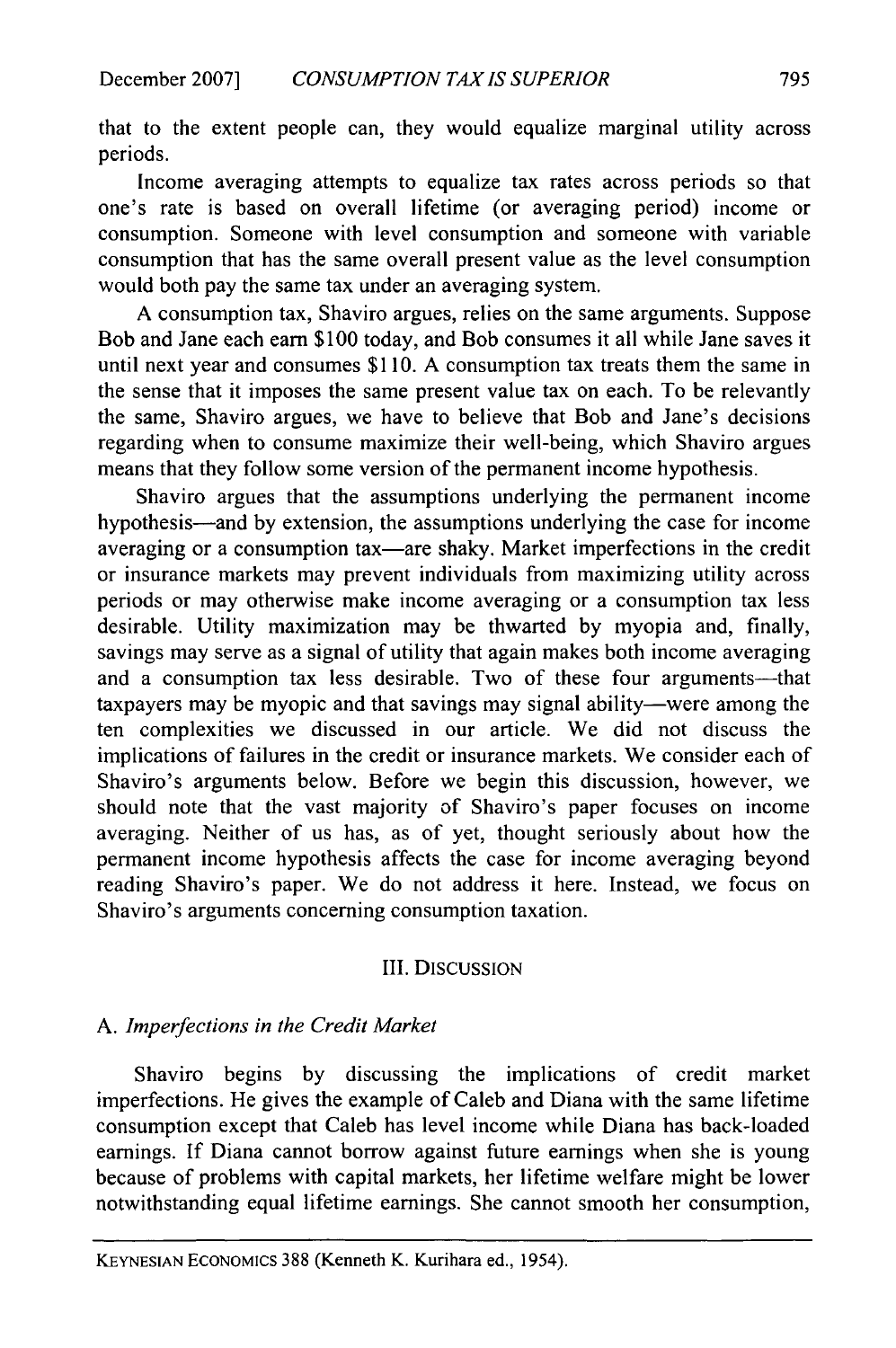and thus, assuming declining marginal utility of income, the decline in utility from low consumption in the first period is not offset by the increase in utility from high consumption in the later periods. We might think of Diana as a medical student or doctor just starting her practice. Diana is worse off than Caleb, whose consumption is equal across periods. A consumption tax, Shaviro argues, would treat Diana and Caleb the same when they are relevantly different.

The argument relies on credit constraints, but it is unclear how much of a social problem credit constraints are. Diana, in the example, can easily borrow to fund her medical school education and borrow to purchase her home. There are many sources of loans for starting a business. Loans to finance everyday consumption are available to essentially everyone through credit cards. Even with these many sources of credit, it is unclear if Diana would want smooth consumption. She might be happier as a student living in a dorm and eating inexpensive ethnic food, preserving more income to fund high consumption and a larger house in later years. Before using an income tax to offset market failures, we need to be sure that the market is actually failing.

Shaviro concludes that credit constraints undermine the case for a consumption tax but do not further the case for an income tax. In fact, the presence of credit constraints might be seen as a point in favor of an income tax over a consumption tax. The reason for this is that savings are a signal that an individual is not credit constrained. Savings correlates with an underlying attribute not affected by credit market imperfections. Lack of savings correlates with being affected by credit market imperfections. Since being credit constrained is undesirable, all else equal, savers as a whole might have higher utility or lower marginal utility than spenders. An income tax levies a higher tax on savers and in so doing, might redistribute from the better off (not credit constrained) to the worse off (credit constrained).

There are, however, a number of problems with this argument. First, it is not clear what portion of those who do not save are credit constrained. That is, we would have to have a sense of how good the signal is. It could be that many who do not save are myopic and wish they saved more, rather than being credit constrained and wishing they had spent more. As we note below, an income tax may exacerbate the problems caused by savings myopia.

Second, an income tax makes poor use of the signal. Even if savings is a good signal that an individual is not credit constrained, an income tax imposes a burden on each increment of savings even though the signal happens only on the first increment (or perhaps the increment beyond precautionary savings). Therefore, it will impose offsetting distortions that would have to be weighed against any benefits.

Finally, we would have to believe there were not better ways of dealing with imperfections in the credit market. For example, the best fix might be to loosen regulatory constraints or adopt policies that make borrowing cheaper. We might, for example, make it easier for individuals to get mortgages or credit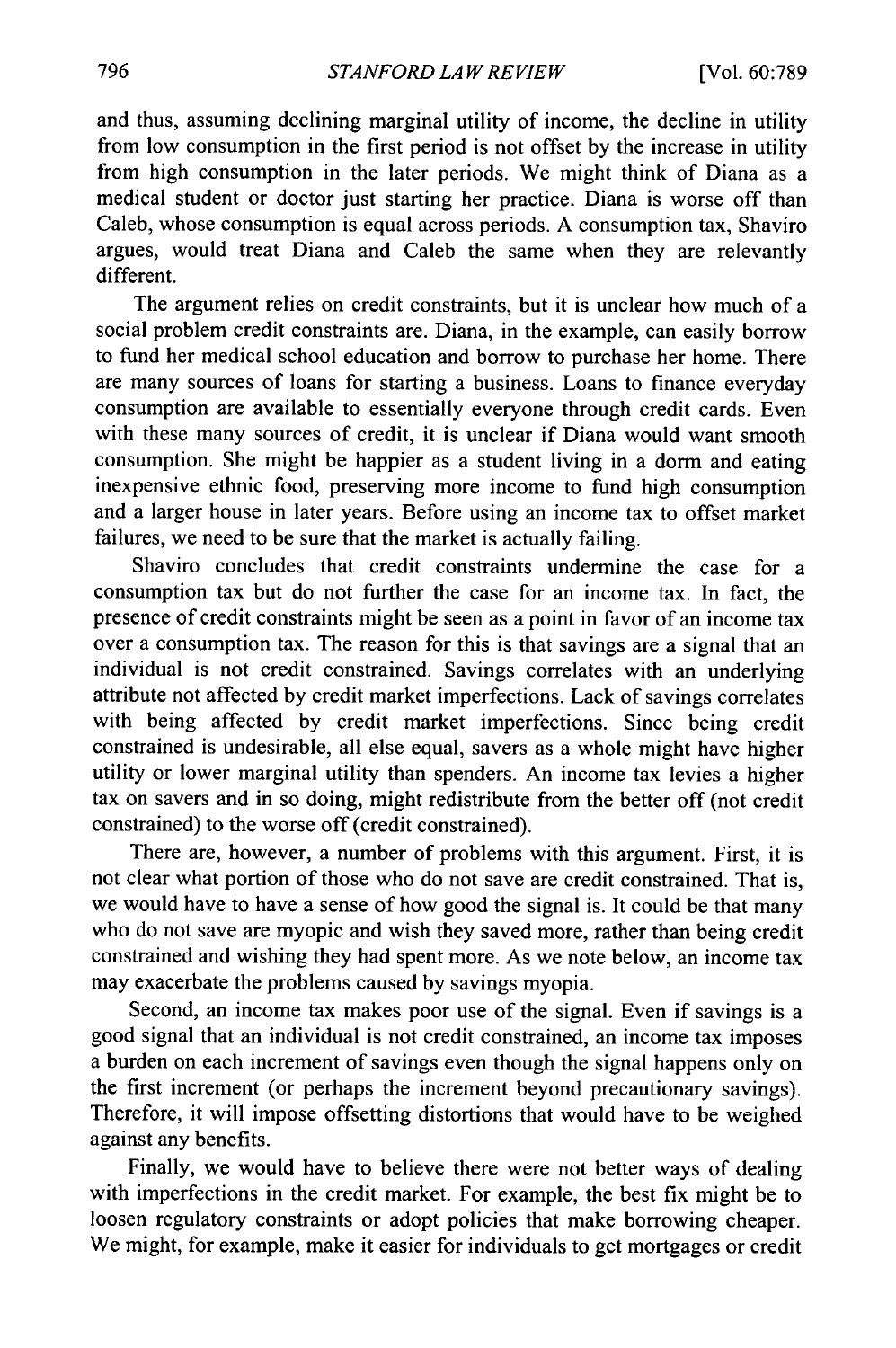with which to purchase consumer durables. This, of course, flies in the face of current thinking (that there is too much easy credit) and supports our suggestion, above, that the problem posed by inadequate credit for the Dianas of the world may be more theoretical than real.

In sum, we believe the problem of insufficient credit is unlikely to have a meaningful impact on the debate between an income and a consumption tax.

#### *B. Inadequate Insurance Markets*

Shaviro argues that the new dynamic public finance (NDPF) literature significantly undermines the conclusions of hitherto conventional economical analysis of the desirability of a consumption tax and presents a strong rationale for taxing savings. **I I**

The basic idea is to extend the standard optimal tax analysis over time. The government's role in the standard analysis is to redistribute from high ability individuals to low ability individuals to maximize a social welfare function. In Mirrlees' case, we can think of the government's role as offering insurance against having low wages. In the NDPF approach, the government also insures against wage *changes* over time. That is, an individual's wage rate or ability is assumed to be risky, possibly going up or down in the future. Private insurance against the risk of wage changes is assumed to be unavailable, so the government steps in to provide it. The government uses taxes and transfers to help in this role as insurer.

Given this insurance, individuals plan their labor effort and consumption based on their wage rates and the risk of higher or lower future wages. In economic jargon, individuals dynamically plan an optimal labor and consumption path in a multi-period game. They have anything but myopia in these models.<sup> $12$ </sup> The government's problem is to maximize the sum of expected discounted utility given individual planning and given that it cannot observe ability. **13**

*<sup>11.</sup> See* Shaviro, *supra* note 1, at 777, 785. Major works in the NDPF literature include Mikhail Golosov et al., *Optimal Indirect and Capital Taxation,* 70 REv. ECON. STUD. 569 (2003); Narayana R. Kocherlakota, *Zero Expected Wealth Taxes: A Mirrlees Approach to Dynamic Optimal Taxation,* 73 ECONOMETRICA 1587 (2005); Ivan Werning, Optimal Unemployment Insurance with Unobservable Savings (2002) (unpublished manuscript), *available at* http://econ-www.mit.edu/files/1267. For a summary of the literature, see Mikhail Golosov et al., *New Dynamic Public Finance: A User's Guide,* 2007 NBER MACROECONOMIc ANN. 317, *available at* http://econ-www.mit.edu/files/866.

<sup>12.</sup> A question for Shaviro's paper regards the inconsistency between arguing that individuals are myopic and arguing that we should believe the NDPF literature.

<sup>13.</sup> As with myopia, the NDPF literature makes an assumption that Shaviro elsewhere questions, which is that the government should maximize expected discounted utility. To the extent one believes Shaviro's arguments that the government should not sum up utility across periods, they undermine the NDPF arguments on which he relies.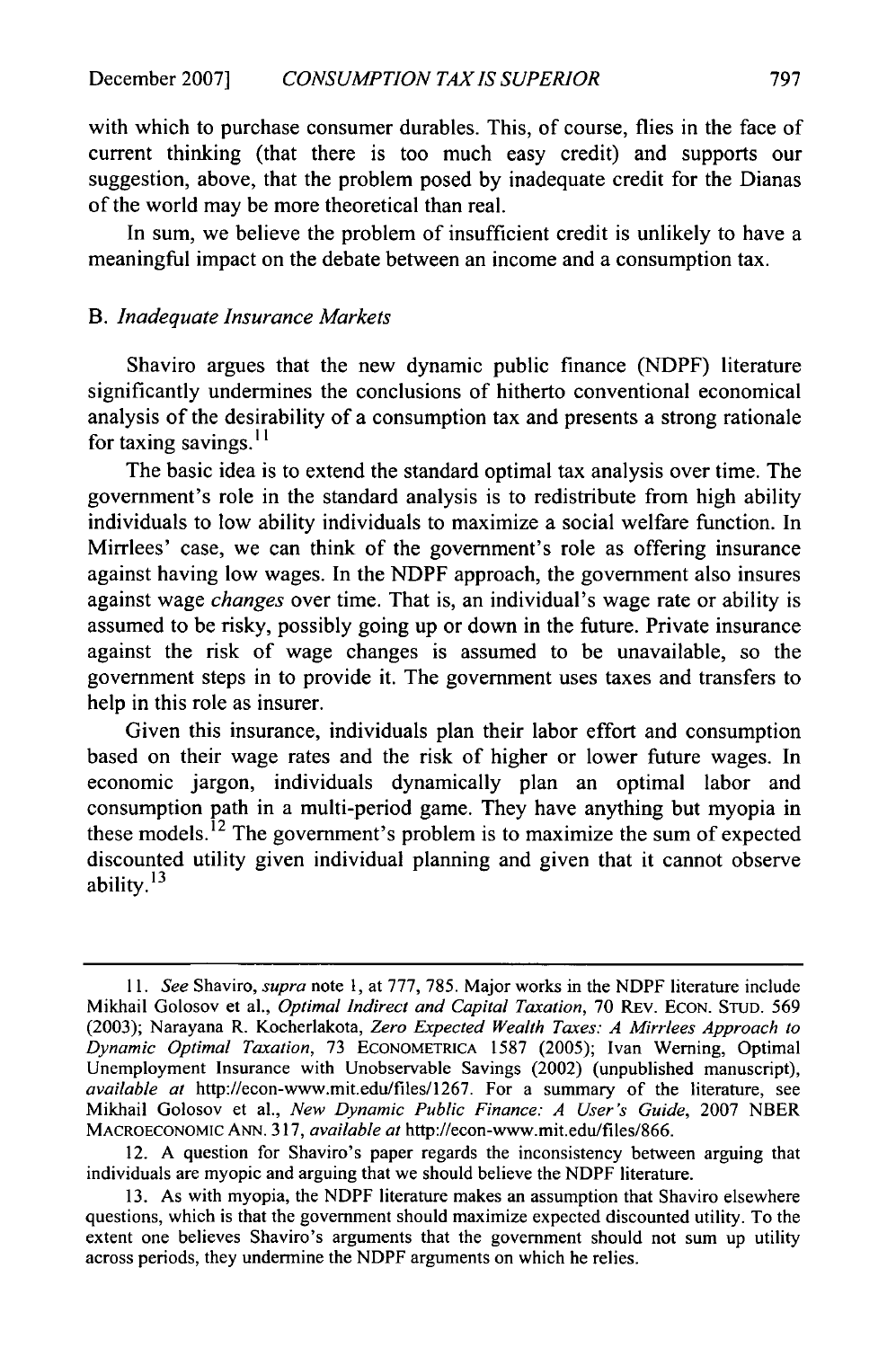In this setting, the private return to savings may not be the same as social return. One intuition is that the offer of insurance for someone who has low wages in a future period creates an incentive to work less to get the insurance benefits. Savings enhances the ability to shirk, ensuring consumption even with low labor effort. Therefore, there may be some role for taxes or subsidies on savings to help improve the tax/benefit scheme on labor income.

The literature is framed in terms of "wedges," which are the difference between the private and social return to savings. The private return is higher than the social return when the government offers insurance against wage changes. It takes a second and very complicated step to translate these wedges into taxes. Most often the taxes on capital are complicated, nonlinear functions of all prior period earnings and savings. Moreover, such taxes typically raise zero revenue, merely redistributing across spenders and savers. And they often are higher on those with low wages than on those with high wages because they are designed to prevent individuals from pretending that they have low ability when they are merely shirking. Except in specialized and unrealistic cases, they look nothing like income taxes.

The relevant question is whether or to what extent these arguments support an income tax. An initial observation is that they do not produce taxes that resemble income taxes. As mentioned above, the taxes are exotic and unintuitive. It is possible that with more modeling and empirical estimating of parameters, the best approximation to the resulting optimal tax is an income tax, but there is nothing in the current literature that points in that direction.

A second observation is that the results depend critically on the assumed parameters, and to get sizable wedges, the assumptions have to be made unrealistic. To illustrate, it will be useful to examine the model presented in a leading survey article cited by Shaviro and the benchmark case in the numerical simulations presented in that article. 14 In *New Dynamic Public Finance: A User's Guide,* Mikhail Golosov, Aleh Tsyvinski, and Ivan Werning present a two period model in which the government tries to address a failure in the insurance markets. In period one, individuals work and save. However, in period two, each individual faces a 50% chance of suffering a 50% decline in her skills. The government would like to insure individuals against that decline. However, it has no information whatsoever to know whether an individual claiming to have suffered this decline is lying. To put the matter differently, if we characterize this severe skill shock as a form of partial disability, every individual can "fake" this disability with 100% success. To prevent everyone from faking disability, the government sets the disability payments at less than the wages available to those who do not claim disability. Some individuals will respond to the presence of uncertainty, and the availability of even partial disability insurance, by saving a great deal in the first period. These individuals will disproportionately fake disability in the second period. Their saving in the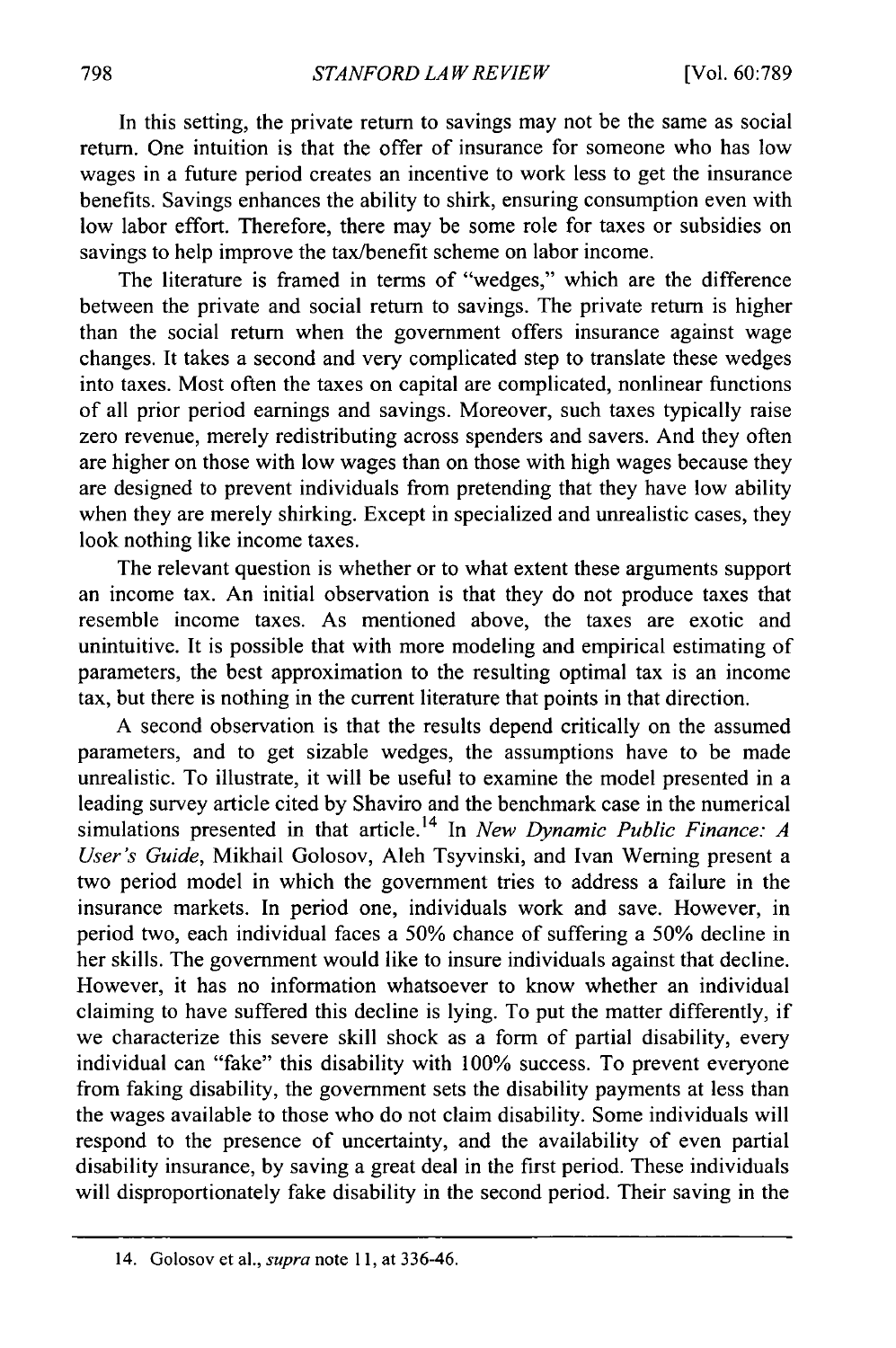first period ensures that they will enjoy more level consumption in the two periods, and thus optimizes utility, conditional upon claiming disability in the second period. The authors calculate that the government should make this practice less desirable by levying a wealth tax of 5%. (There is no interest in this model, so tax on savings is actually a tax on wealth.)

The wealth tax in this model is due to the fact that there is no way to detect disability. As a result, there are no private disability markets, and the government is left with the second-best scheme to provide partial insurance and to support that scheme through a serious of otherwise undesirable taxes (including the wealth tax described above). In the real world, of course, there are private insurance markets. There are also ways to achieve insurance-like protection through explicit or implicit labor contracts or relationships. Examples of this include long-term contracts, union or civil service membership, and tenure or the de facto tenure found in many organizations. Where external insurance exists, in this model and other models in the literature, the tax on capital disappears. **15**

Absent any form of insurance, the magnitude of the capital tax in the model depends on the probability of a decline in skills. Because the government is performing an insurance function, the size of the implied capital tax falls as second period wages become more certain—whether the movement is toward a certain decline or a certain non-decline of skills. The magnitude of the implied tax on capital also declines with a decline in the magnitude of the adverse outcome. This is true even if individuals face the maximum uncertainty as to whether that outcome will be experienced. The tax on capital falls to near zero, for example, if individuals face a 50% chance of a decline of 10% in skills. In some cases, such as where individuals face a positive skill shock and risk aversion is high, the optimal tax on capital is negative—that is, the tax turns into a subsidy.

To summarize, the literature relies on government being the best and only provider of insurance against changes in income. Private markets either cannot exist or are entirely crowded out by the government. To get sizable taxes, the literature must assume a very high degree of uncertainty about future wages, both in terms of the likelihood of a change and the size of the change. Depending on the parameters, there can be a subsidy rather than a tax on capital. Moreover, even within the assumptions, the taxes that are produced are not anything like income taxes.

The NDPF literature is still too young to have produced multi-period models that incorporate realistic levels of income/skill variation and insurance protection. The literature is developing rapidly but it is simply too early to tell

<sup>15.</sup> Ken Judd makes a similar observation that the NDPF literature assumes the absence of private markets and argues that instead, "we should do as Mirrlees did, assume that private markets work, and then find the policy that best achieves the goal taking into account the presence of a private market." Kenneth L. Judd, Comment, 2007 NBER MACROECONOMIC **ANN.** 381, 382, *available at* http://econ-www.mit.edu/files/866.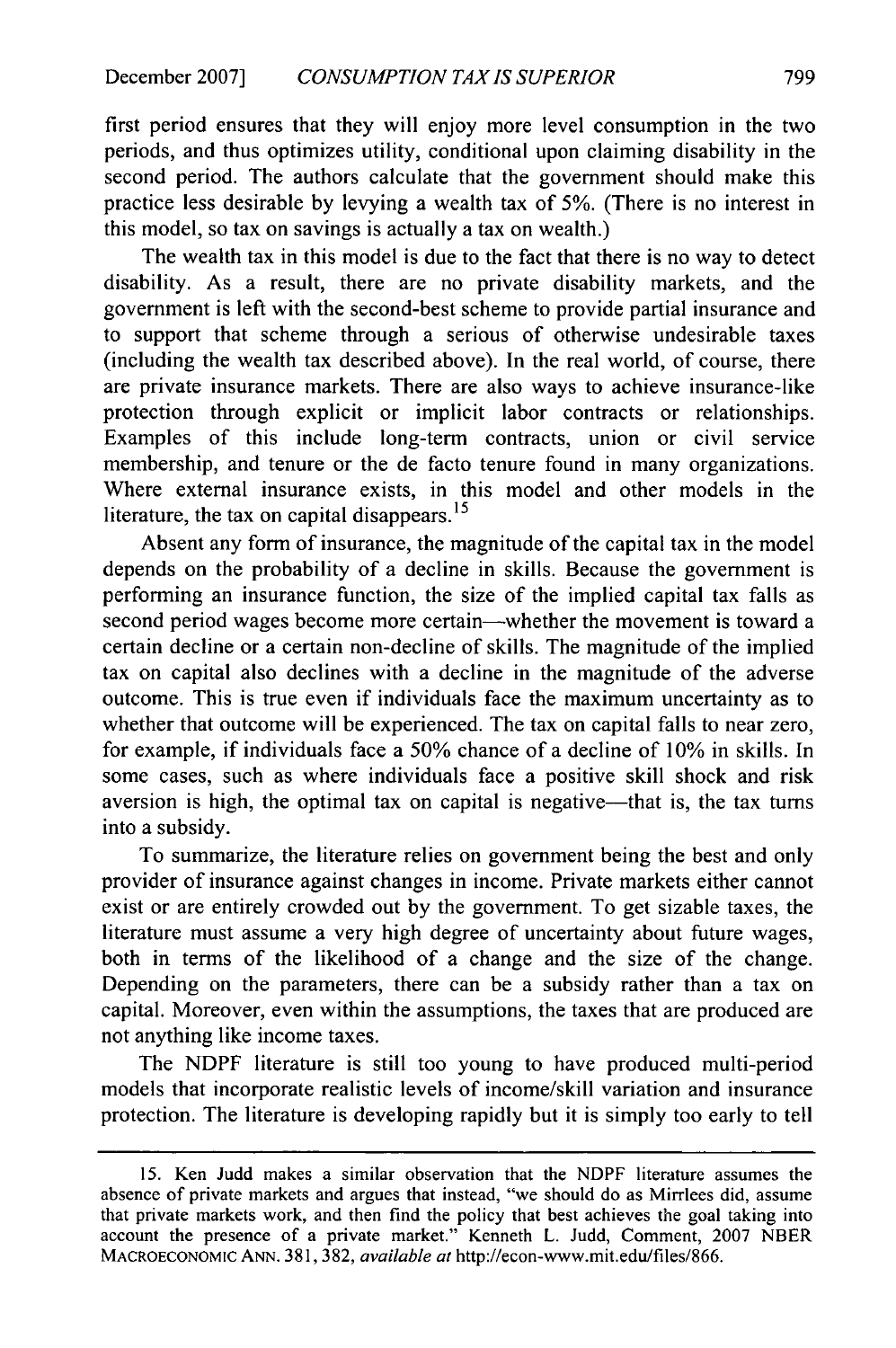whether it will produce robust conclusions and what those conclusions might be.

#### *C. Myopic Savings Behavior*

Shaviro points out correctly that standard arguments for both income averaging and a consumption tax rely on rational choice, and writes that "[w]eakening this assumption, such as positing that people are myopic, undermines the case for both averaging and consumption tax." He discusses myopia in any detail only in connection with the case for averaging. However, the logic of his argument and the statement quoted above suggest that his discussion of myopia in the context of income averaging ought to carry over to the consumption tax context.

Briefly stated, the argument that myopic savings behavior weakens the case for a consumption tax is as follows. A consumption tax has the seemingly attractive quality of levying the same present value tax on the same present value of consumption. If the interest rate is 10%, someone who earns and spends \$100 will be treated as equally wealthy as someone who earns \$100, saves it for a year and earns 10% of interest, and then spends \$110 in the next year. In our discussion above and in our article, the choice between present and future consumption is treated similarly to the choice between vanilla and chocolate ice cream. We assume the individual chooses so as to maximize her utility but do not believe that we can say in advance which choice will leave the individual wealthier. Suppose, though, that some individuals act myopically, turning down opportunities to save even when the effective interest rate is extremely high. That would be evidence that non-savers are systemically worse off than the savers. A consumption tax ignores this effect. In contrast, an income tax recognizes the greater welfare of savers by levying a higher effective tax rate on that group.

In our article, we discuss the case for myopia and briefly review some of the empirical and experimental evidence.<sup>16</sup> We find that the evidence is inconclusive but can be read to show some sign of myopic savings behavior, particularly among lower income individuals. (Shaviro does not discuss the literature in as much detail, so we do not know if he would agree with this conclusion.) We further conclude, however, that myopia is more likely to strengthen, rather than weaken, the case for a consumption tax. The reason for this is that myopia leads to excessive current consumption and too little savings. A conventional response to the problem of too little savings would be to reduce the tax on savings. A consumption tax does this. An income tax does the opposite. It reduces the relative cost of consumption over saving and thus encourages consumption. Adopting an income tax, which encourages spending out of solicitude for those who are made worse by excessive spending, is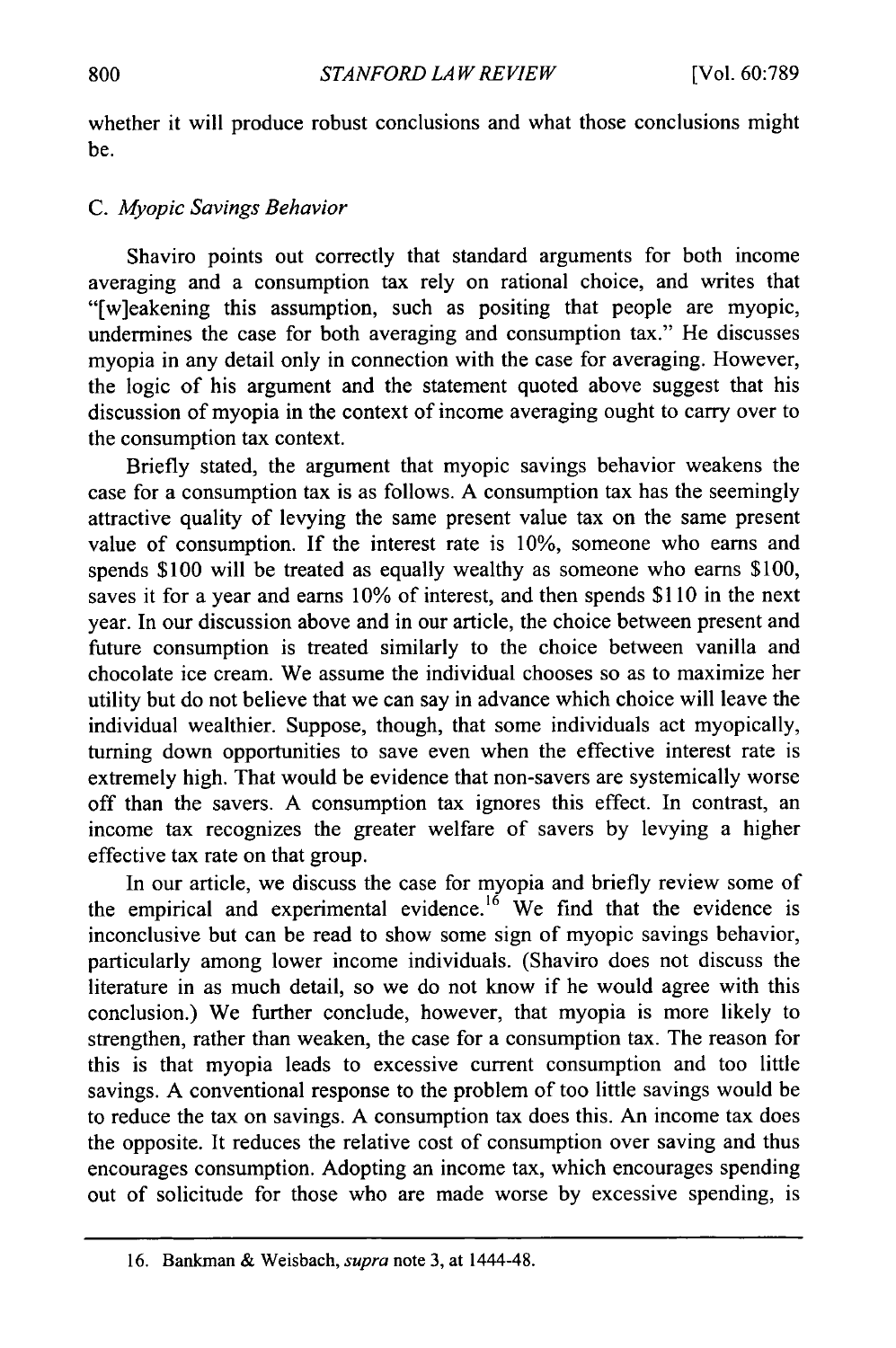perverse. It is like noting that smokers are worse off than non-smokers and as a remedy reducing the relative price of cigarettes.<sup>17</sup>

#### D. Savings as Signal of Ability

The final argument<sup>18</sup> Shaviro raises is that savings might be a signal of ability to earn. Consider two individuals with the same income but different savings. The individual with the savings might have higher ability and be working less hard. We can use the savings as a means of separating the two individuals and taxing the one with higher ability more.

This argument dates back to an article by James Mirrlees in  $1976<sup>19</sup>$  and was made recently by Emmanuel Saez in 2002.<sup>20</sup> We discussed it in our prior work under the rubric of indicator goods. $21$ 

There are a number of serious problems with the argument. The first is that there is simply no evidence as of yet that savings indicates higher ability. Shaviro cites none. Saez cites a single paper which does not support the proposition.<sup>22</sup> It might some day be proven true, but right now it is not even a disputable proposition except through introspection.

Second, the mechanism that is claimed, through introspection, to support the claim that those who save have higher ability is that the need for savings and the sophistication to access capital markets is something that one gets through education, and that education is something that only the more able can obtain. If this is the mechanism, then education is the signal of ability, not savings.

Finally, even if savings were an indicator of ability, current models only show that a marginal tax on savings is desirable.<sup>23</sup> The models do not support anything like an income tax, which imposes a tax on savings at the same rate as the tax on labor income. Perhaps better models would show that the tax on savings should be large, but the current work, including everything cited by Shaviro, does not come close to supporting an income tax.

<sup>17.</sup> The adoption of an income tax would not be perverse if the behavior of spenders were fixed and unaffected by the return to savings. In that case, it would benefit a worse-off group and not exacerbate the problem it is designed to alleviate. But we are unaware of anyone who has made this empirical claim.

<sup>18.</sup> This is the final argument in our ordering, not Shaviro's.

<sup>19.</sup> J.A. Mirrlees, *Optimal Tax Theory: A Synthesis,* 6 J. PUB. EcON. 327, 341-44 (1976) (demonstrating that the presence of multi-dimensional taxpayer heterogeneity changes optimal tax selection).

<sup>20.</sup> Emmanuel Saez, *The Desirability of Commodity Taxation Under Non-Linear Income Taxation and Heterogeneous Tastes,* 83 **J.** PUB. ECON. 217, 225-26 (2002).

<sup>21.</sup> *See* Bankman & Weisbach, *supra* note 3, at 1453-55.

<sup>22.</sup> Saez, *supra* note 20, at 228 (explaining the desirability of taxing certain forms of consumption in the presence of taxpayer heterogeneity).

<sup>23.</sup> For example Saez's model only supports a marginal tax on savings even assuming that it is an indicator of ability. *See id*